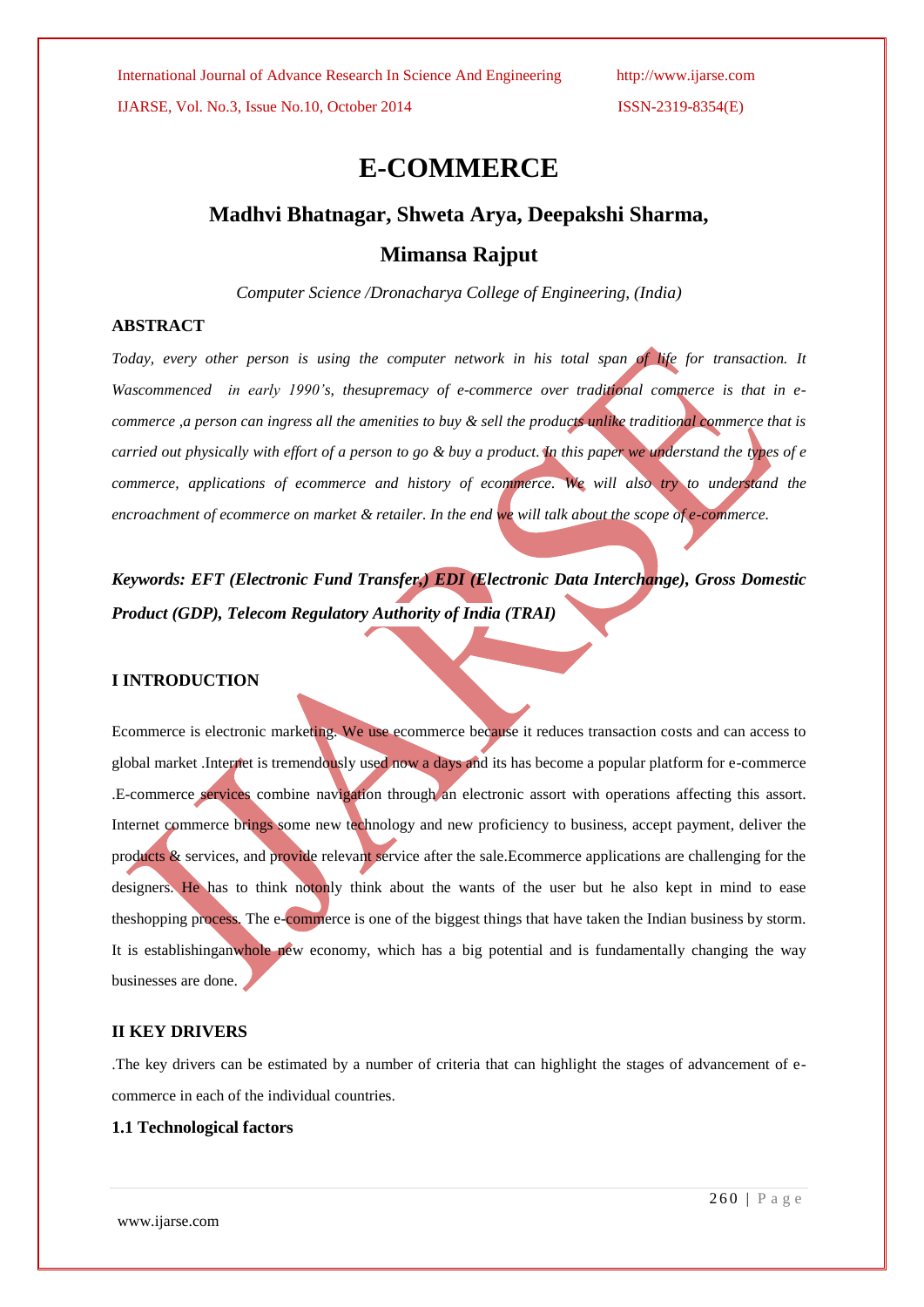## IJARSE, Vol. No.3, Issue No.10, October 2014 ISSN-2319-8354(E)

The degree of advancement of the telecommunications framework which provides a key to the new technology forbusiness and consumers.

### **1.2 Political Factors**

It includes the role of government in creating government legislation, initiatives and funding.

### **1.3 Factors**

It integrates the level and advancement in IT education and schooling.

### **1.4 Economic Factors**

It includes the general wealth and commercial healthof the nation and the factors that contribute to it.

1.4.1 Organizational culture –attributes to research and development (R&D).

1.4.2 Commercial benefits –in terms of cost savings and improved efficiency that impact on the financial performance of the firm.

1.4.3 Skilled and committed workforce–that understands, is willing and able to implement new technologies and processes.

1.4.4 Requirements of customers and suppliers –in terms of product and service demand and supply

1.4.5 Competition –ensuring the organization stays ahead of or at least keeps up with competitors and industry leaders

Thus, e-commerce provides the infrastructure and environment thatenables and ease the e-business.

### **II HISTORY OF ECOMMERCE**

In 1970's, EFT comes into existence. EFt means electronic fund transfer which was used by banking sector to exchange details about the account over a safe network.

In late 1970's and early 1990's EDI was used by the farm's to transmit the data from one firm to another. EDI is electronic data interchange. In 1990's World Wide Web on the internet provide easy to use technology which is cheaper to do business and enables diverse business activities*.*

**III Classification of E-commerce:** There is no exact definition of ecommerce. We can classify Ecommerce by using different perspectives

3.1 A macro-environmental perspective.

3.2 Identifying transaction partners.

3.3 Degree of digitalization*.*

3.1 A macro-environmental perspective *–* This perspective explain how different components of business & technology that makes ecommerce works & interact together.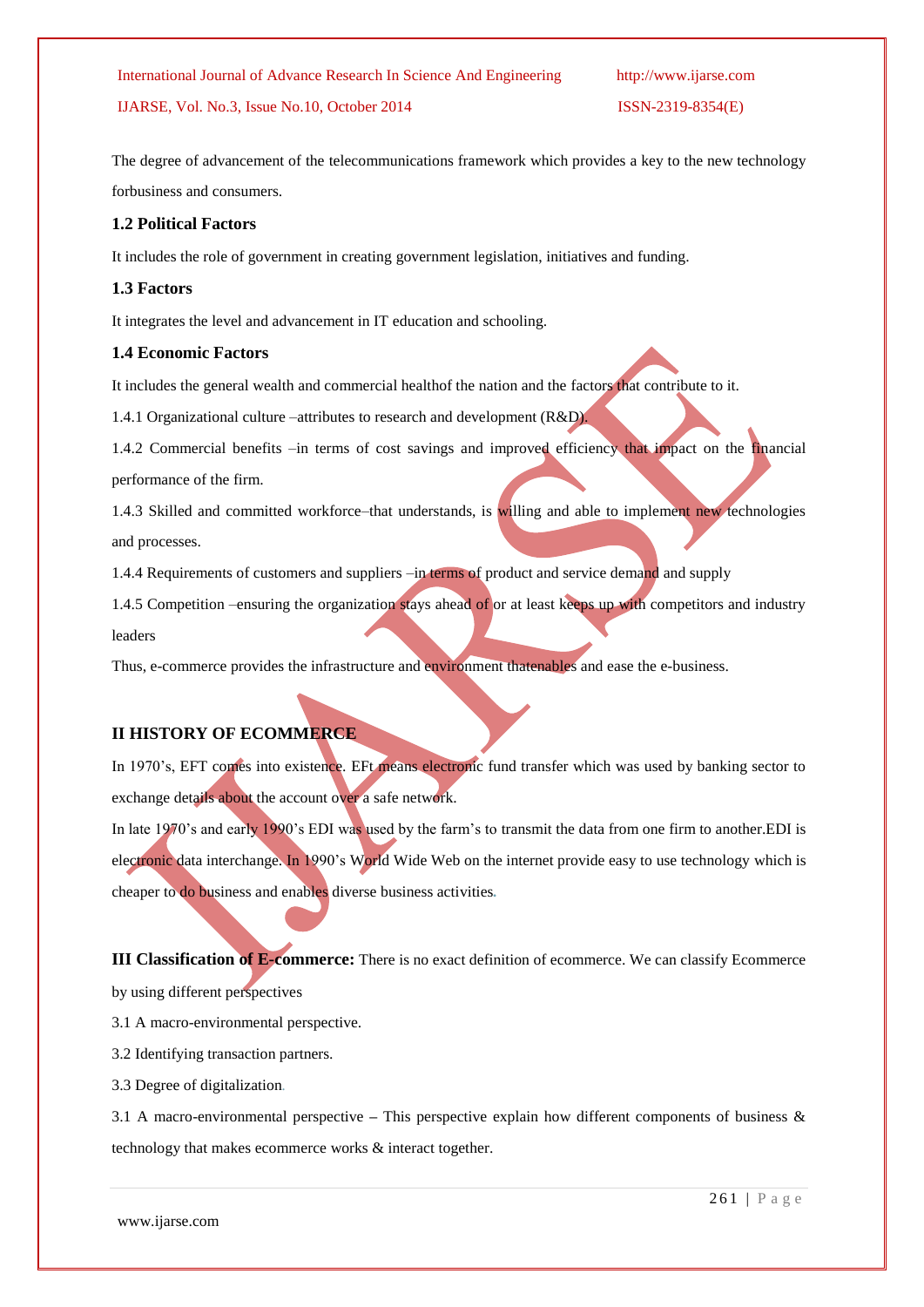### A frame work of ecommerce-

Technical infrastructure: we will use the analogy of a traditional transportation company to describe the intricacy of the network and how the different components that make up the technology groundwork are interlinked.

3.2 Identifying transacting partners: Another method for defining e-commerce is by pinpointing the partners involved in the transaction.

- B2C (Business-to-Consumer) :The exchange of products, information or servicesbetween business and consumers is a retailing relation. amazon.com and dell.com inthe USA and lastminute.com in the UK are the examples of B2C ecommerce
- C2B (Consumer-to-Business): This is the exchange of goods, relevant data or services from one person to business. Aexcellentexample of this would be peoples selling their services to businesses.
- C2C (Consumer-to-Consumer): There are many sites presenting free advertise, biding, and forums where people can purchase and trade thanks to online payment methods like PayPal where people can send and get money online easily.
- B2G (business to government): The exchange of information, services andgoods between business firms and government agencies on-line. This may include, E-procurement services, A pragmatic administrative center Accommodation of on-line applications and data bases drafted particularly for use by government organizations.
- Business-to-Peer Networks (B-to-P): This would be the groundwork of hardware, software or other services to the peer networks. An example here would be Napster who supply the software and facilities to enable peer networking
- C-to-G (Consumer-to-Government): where consumers provide services to government have yet to be implemented
- Consumer-to-Peer Networks (C-to-P): This is part of what peer-to-peer networking is and so is a slightly redundant distinction since consumers offer their computing facilities once they are on the peer network
- Government-to-Business (G-to-B*)* : (Also known as e-government) The exchange of information, services and productsbetween government agencies and business organization
- Government-to-Consumer (G-to-B) (Also known as e-government): Government sites offering data, forms and facilities to provide transactions for customers*.*
- Government-to-Government (G-to-G)-(Also known as e-government): G- to-G transactions within countries linking local governments together and also international governments*.*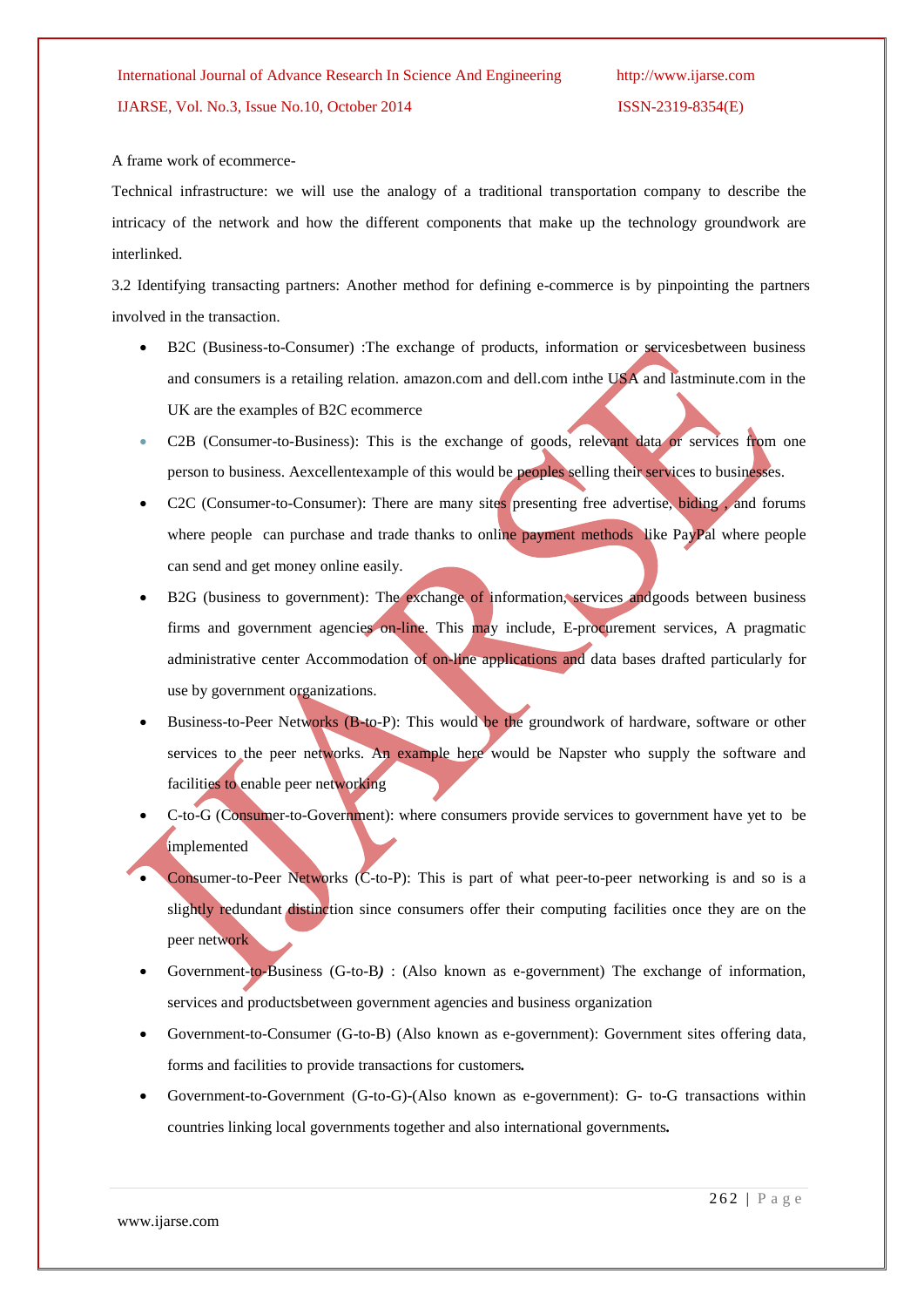International Journal of Advance Research In Science And Engineering http://www.ijarse.com IJARSE, Vol. No.3, Issue No.10, October 2014 ISSN-2319-8354(E)

- Peer–to-Peer Network (P-to-P): This is the communications miniature in which each society has the same competence and either party can begin a communication gathering.
- Peer Network-to-Consumer (P-to-C): This is in effect peer-to-peer networking, offering services to consumers who are an integral part of the peer network.
- Peer Network-to-Government (P-to-G) : This has not yet been used, but if it was, it would be used in a similar capacity to the P-to-B model (see below), only with the government as the party accepting the transaction.

Peer Network-to-Business (P-to-B): Peer-to-peer networking provides resources to business.

### 3.3 Degree of digitization

Choi et al. created groundwork for the classification of e-commerce intodifferent compositions based on the extent of digitization of the freightsor service sold, the process of the transaction and the delivery agent. Three main dimensions can be isolated as*:*

3.3.1 Traditional e-commerce: Where products or services are physical, the procedures of the transaction are physical and the delivery agent is physical. For example a corner shop

3.3.2 Pure e-commerce: Where manufactured goods or assistance are digital, the process of the transaction is digital and the delivery mediator is digital. For example, softwarerenew services of companies like Microsoft, Cisco, Symante.*.*

3.3.3 Partial e-commerce: Where either one or two of the measurements are physical. For example in the case of book traders Amazon, Classifying e-commerce by degree of digitization is a useful method for managers to study the variety of products/services they retail, the processes of carrying out and finalizing the transaction and the way the product/service is conveyed.

# **IV APPLICATIONS OF ECOMMERCE**

The applications of E-commerce are used in a range of business regions such as trade and wholesale. The common E-commerce functions are as follows:

Marketing

Auction

Finance

Manufacturing

Retailing & whole sale

4.1 Marketing: Data assortment about customer conduct, alternatives, wish and shoppingmanners is feasible through Web and E-commerce.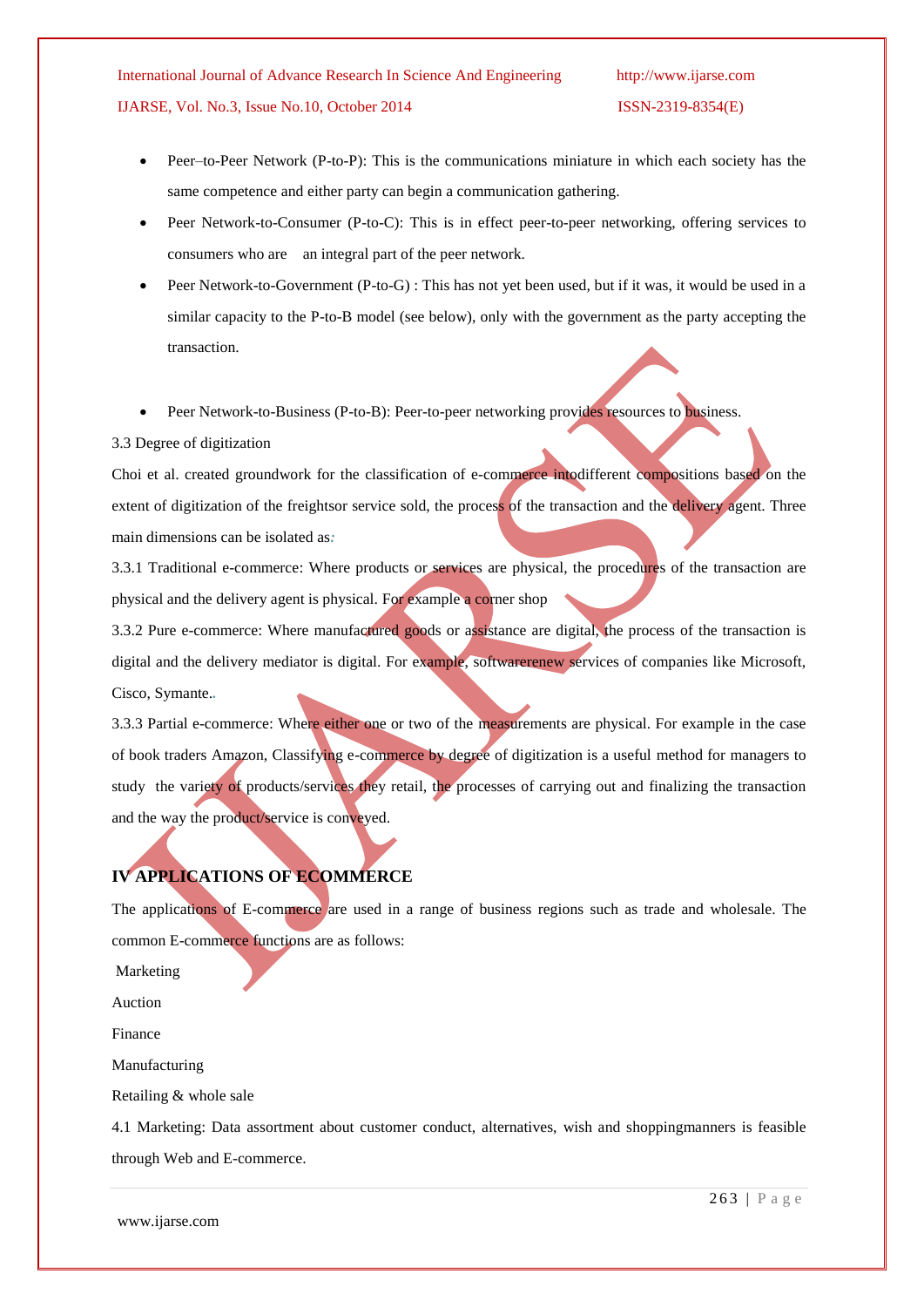# IJARSE, Vol. No.3, Issue No.10, October 2014 ISSN-2319-8354(E)

4.2 Auctions: C-to-C E-commerce is straight merchandising of assets and solemnities among purchasers. It also introduces computerized auctions that involve bidding. For example, airline companies*.*

4.3 Finance: Financial firms are using E-commerce to a significantduration. Clients can check the balances of their savings and loan balance sheets, transfer money to their other account and pay their bill through on-line banking or E-banking*.*

4.4 Manufacturing: E-commerce is also used in the supply chain operations of a company.

4.5 Retail and wholesale: E-commerce has a number of applications in trading and wholesale. E-trading is the selling of products from Business-to-Consumer through electronic stores

# **V ISSUES AND PROBLEMS AFFECTING INTERNET, E-COMMERCE AND E-BUSINESS DEVELOPMENT**

5.1 Security and Privacy: Ecommerce scam is on aincrease and visitors are very dubious about enlightening their financial personal information online. Your ecommerce e-store should create aenvironment of reassurance for every new visitor coming to your store. Have a fraudunrestricted, Popup free [ecommerce storefront.](http://www.goecart.com/Support/storefront_software.aspx)Locked negotiate with security issues can cost you dearly.

5.2 Processing Capabilities: The rate and accurateness of various procedures that go in supervising an ecommerce store are also very authoritative. Your ecommerce store should be influential, yet firm &secure. Accept all viable admired pay process.

5.3 Order Fulfillment: Your foremost task is to convey the orders put on your online store within distinct timeframe and above all, Place special importance on the [order processing](http://www.goecart.com/Support/ecommerce-solution-order-processing.aspx) potential, as any misstep there will multiply further. Do notallow your online store get overloaded with orders that cannot be fulfilled. Transport products through proven shipping carriers that reach to all areas within time frame. Permit users to trace their orders online

Other Common Ecommerce Problems:

- Deficiency of [trustworthy Ecommerce Elucidation](http://www.goecart.com/support/ecommerce-problem-integration-challenges.aspx) assimilation.
- [Odd](http://www.goecart.com/support/ecommerce-problem-outdated-features.aspx) Characteristic
- [Numerous Systems and Processes](http://www.goecart.com/support/ecommerce-problem-multiple-systems.aspx)
- [Deficient of Proper Multi-Channel Assistance](http://www.goecart.com/support/ecommerce-problem-no-multi-channel.aspx)
- [Outdated and Complicated to Utilize](http://www.goecart.com/support/ecommerce-problem-old-systems.aspx) schemes

## **VI BENEFITS OF E-COMMERCE**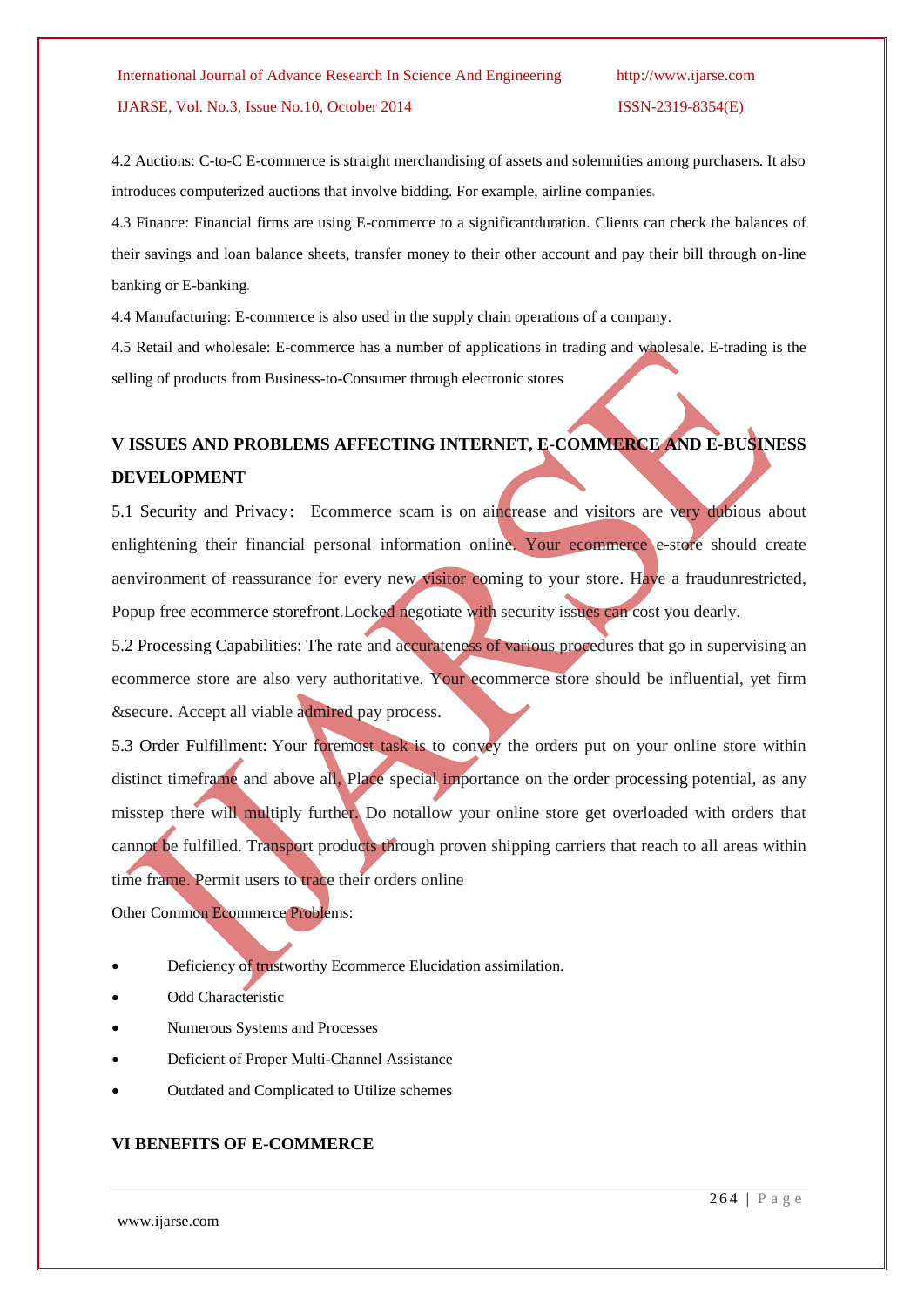### IJARSE, Vol. No.3, Issue No.10, October 2014 ISSN-2319-8354(E)

- 1. Extended Geographical Reach
- 2. Lengthened Customer Base
- 3. Rise perceptibility: Through Search Engine Trading
- 4. Provide Purchasers Precious Information Regarding Your Business
- 5. Available 24/7/365 –Not At All Closed Or Blocked.

### **Key advantage of E-Business or E-Commerce:-**

- 6 boostselling low costs
- 7 high profits
- 8 supporting that profits is not the similar as retailing
- 9 increase the size of the market from district to national or national to global
- 10 Contract the bazaar

### **VII CURRENT PICTURE OF ECOMMERCE IN INDIA**

E-Commerce Market in India 2014 confines the present scenario prevailing within the e-Commerce business in India. The market is mainly taking over by the online travel fragment, while the online retail segment is witnessing the greatest rate of development. Versatile shopping experience and rapid development of transaction facilities is further boosting opportunities for the left over market segments. Even though the market is observing astounding growth rates, majority of the competitors are still facing dire shortage of cash. Increasing capital funds to support daily business procedures and online promotion expenses have become a major test for such players. In an attempt to deal with these troubles, players are now steadily focusing on expanding customer loyalty and faith *Online shopping* in its initial stage was a trouble freestandard for shopping with fewer alternatives. The users can just put an order and pay price on delivery. Today, the online marketing has become a craze in India .Regardless of being a growing country; India has shown a praiseworthyrise in the ecommerce business in the previous couple of years, thereby striking the market with a bang. Despite the fact that the Indian online market is far behind the US and the UK, it has been developing at a fast speed.

### **VIII THE KEY DRIVERS OF IN INDIAN ECOMMERCE HAVE BEEN:**

- 8.1 Developing Living norms
- 8.2 Accessibility of much extensive item collection
- 8.3 Hectic lifestyles and lack of time for offline shopping
- 8.4 Enlarged usage of online categorized sites

8.5 Advancement of the online marketplace model with websites like eBay, Flip kart, Snap deal, Amazon etc.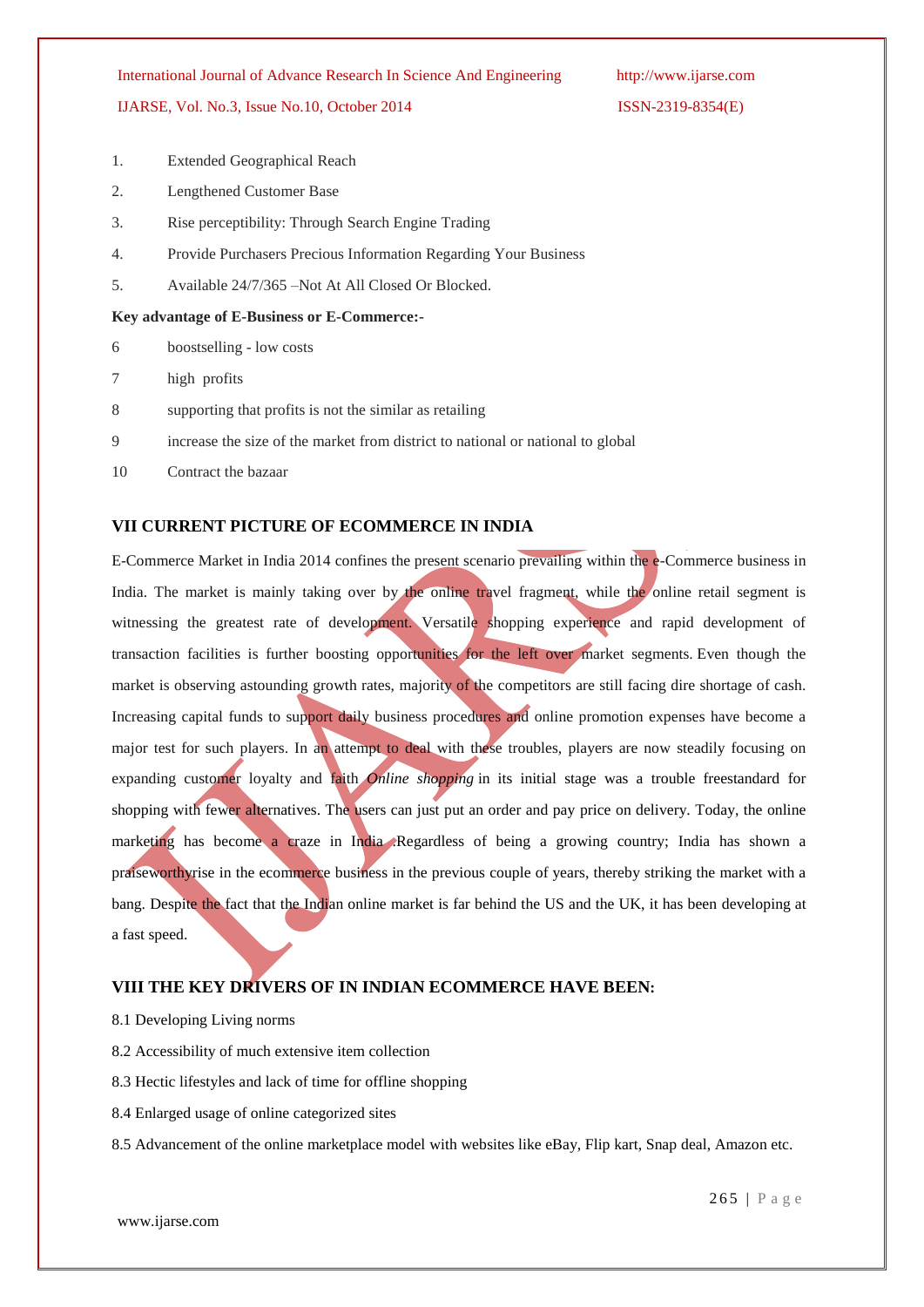IJARSE, Vol. No.3, Issue No.10, October 2014 ISSN-2319-8354(E)

### **IX VOGUES THAT WILL SHAPE ECOMMERCE IN INDIA 2014**

Indian e-commerce, nailed at \$9.5 billion according to a research by the Internet & Mobile Association of India and KPMG, was estimated to rise to \$12.6 billion by the end of this year. By 2020, it is predicted to add around 4 % to GDP. At present, the Internet.. E-commerce companies, unconsciously, have been gathering oceans of data, but inevitably putting it to good utilization. When applied properly, this data could help forecastpromising shopping trends and consumerfondness, allowing e-commerce sites to adapt a more individualized experience for consumers. The Telecom Regulatory Authority of India (TRAI) in its fresh report declared that mobile users were 89 percent of the total Internet subscriber base in 2013.With smart digital devices and better connectivity, today's discerning customers have more details, choice and flexibility at their hands. Building customer confidence – trust and transparency is paramount. As Indian shoppers, it is in our very temperament to be wary of the overenthusiastic salesperson, choosing to see and feel the products ourselves before deciding to invest in a new buy. This carefulness extends in the way we approach online buying as well. The coming out of the cash-on-delivery method, for insistence, was the effect of the high professed -danger of shopping online. Earlier this year, I recall, Flip kartwithdraw high applaud from consumers who tweeted their pleasure up on receiving their orders in 24 hours! However, increasingly this trend is going to move from being aapproach to drive customer satisfaction to a business commanding. In 2013, the Cash-On-Delivery business model became a key differentiator for e-commerce companies; in 2014, I expect that the capability to guarantee Next-Day-Delivery will emerge as acutthroat benefit.

### **X CONCLUSION**

We conclude that ecommerce has become an essential part of today's world. It is therefore, vital that undersized businesses have their own to keep in struggle with the larger websites.E-commerce influence small businesses because it is becoming such a gigantic part of how society operates that it affects the financial system greatly and whatever occurs to the economy affects us. Therefore it is very essential to understand the ecommerce to have a good economy & wealth.

### **REFERENCES**

### **JOURNAL PAPERS:**

- 1 userwww.sfsu.edu/ibec/papers/25.pdf
- 2 [www.crisil.com/pdf/.../CRISIL-Research-Article-Online-Retail-Feb14.pdf](http://www.crisil.com/pdf/.../CRISIL-Research-Article-Online-Retail-Feb14.pdf)
- 3 [www.sersc.org/journals/IJUNESST/vol6\\_no6/17.pdf](http://www.sersc.org/journals/IJUNESST/vol6_no6/17.pdf)

### **WEBSITES:**

- **1** en.wikipedia.org/wiki/E-commerce
- 2 [www.ecommercetimes.com/](http://www.ecommercetimes.com/)